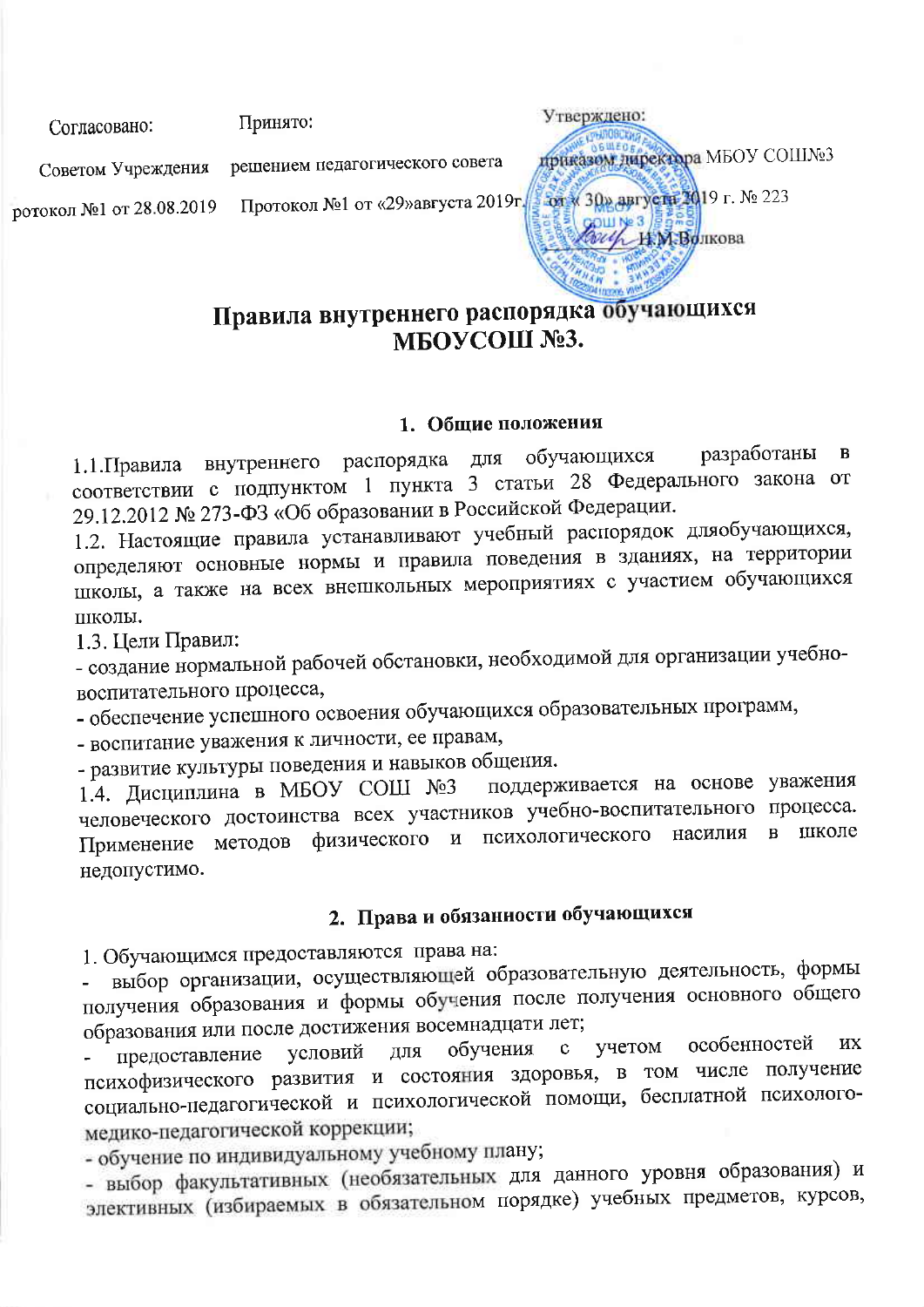дисциплин (модулей) из перечня, предлагаемого МБОУ СОШ №3 (после получения основного общего образования);

уважение человеческого достоинства, защиту от всех форм физического и психического насилия, оскорбления личности, охрану жизни и здоровья;

свободу совести, информации, свободное выражение собственных взглядов и убеждений;

- каникулы - плановые перерывы при получении образования для отдыха и иных социальных целей в соответствии с законодательством об образовании и календарным учебным графиком;

реализующую образовательную организацию, другую перевод  $\overline{B}$ порядке, соответствующего уровня,  $\overline{B}$ программу образовательную предусмотренном федеральным органом исполнительной власти, осуществляющим функции по выработке государственной политики и нормативно-правовому регулированию в сфере образования;

- участие в управлении МБОУ СОШ №3 в порядке, установленном Уставом;

- ознакомление со свидетельством о государственной регистрации, с Уставом, с лицензией на осуществление образовательной деятельности, со свидетельством о государственной аккредитации, с учебной документацией, другими документами, регламентирующими организацию и осуществление образовательной деятельности МБОУ СОШ №3;

-бесплатное пользование библиотечно-информационными ресурсами;

- пользование объектами культуры и объектами спорта МБОУ СОШ №3;

- развитие своих творческих способностей и интересов, включая участие в олимпиадах, выставках, смотрах, физкультурных мероприятиях, конкурсах, спортивных мероприятиях и в других массовых мероприятиях;

поощрение за успехи в учебной, физкультурной, спортивной, общественной, творческой, экспериментальной и инновационной деятельности.

2. Обучающиеся обязаны:

образовательную программу, выполнять добросовестно осваивать индивидуальный учебный план, в том числе посещать предусмотренные учебным планом или индивидуальным учебным планом учебные занятия, осуществлять задания, данные выполнять занятиям, подготовку  $\overline{\mathbf{K}}$ самостоятельную педагогическими работниками в рамках образовательной программы;

- выполнять требования Устава МБОУ СОШ №3, правил внутреннего распорядка;

- заботиться о сохранении и об укреплении своего здоровья, стремиться к нравственному, духовному и физическому развитию и самосовершенствованию;

- уважать честь и достоинство других обучающихся и работников МБОУ СОШ №3, не создавать препятствий для получения образования другими обучающимися; - бережно относиться к имуществу школы.

## 3. Взыскания и ответственность за нарушения

1. За неисполнение или нарушение Устава МБОУ СОШ №3, правил внутреннего распорядка, к обучающимся могут быть применены меры дисциплинарного взыскания - замечание, выговор, отчисление из МБОУ СОШ №3.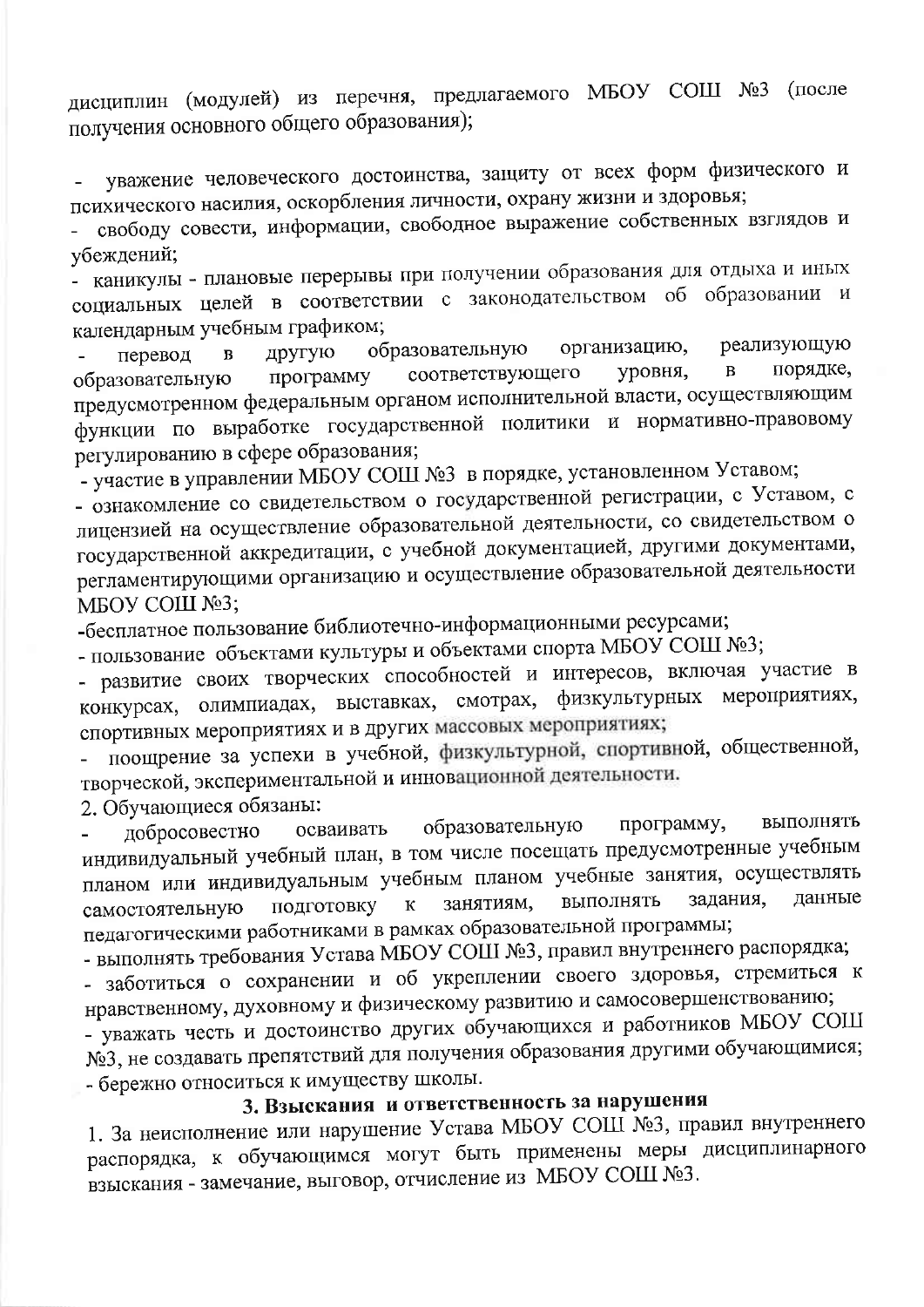2. Меры дисциплинарного взыскания не применяются к обучающимся по образовательным программам начального общего образования, а также к обучающимся с ограниченными возможностями здоровья.

3. Не допускается применение мер дисциплинарного взыскания к обучающимся во время их болезни, каникул.

4. При выборе меры дисциплинарного взыскания МБОУ СОШ №3 должна учитывать тяжесть дисциплинарного проступка, причины и обстоятельства, при которых он совершен, предыдущее поведение обучающегося, его психофизическое и эмоциональное состояние, а также мнение обучающихся, родителей.

5. По решению МБОУСОШ №3, за неоднократное совершение дисциплинарных несовершеннолетнего отчисления применение допускается проступков, обучающегося, достигшего возраста пятнадцати лет, как меры дисциплинарного взыскания. Отчисление несовершеннолетнего обучающегося применяется, если иные меры дисциплинарного взыскания и меры педагогического воздействия не дали результата и дальнейшее его пребывание в школе, оказывает отрицательное влияние на других обучающихся, нарушает их права и права работников школы, а также нормальное функционирование школы.

6. Решение об отчислении несовершеннолетнего обучающегося, достигшего возраста пятнадцати лет и не получившего основного общего образования, как мера дисциплинарного взыскания принимается с учетом мнения его родителей (законных представителей) и с согласия комиссии по делам несовершеннолетних и защите их прав. Решение об отчислении детей-сирот и детей, оставшихся без комиссии  $\overline{10}$ лелам согласия принимается  $\mathbf{C}$ родителей. попечения несовершеннолетних и защите их прав и органа опеки и попечительства.

7. МБОУ СОШ №3 незамедлительно обязана проинформировать об отчислении несовершеннолетнего обучающегося в качестве меры дисциплинарного взыскания управление  $\overline{B}$ cotepe осуществляющий самоуправления, местного орган образования. Орган местного самоуправления, осуществляющий управление в сфере образования, и родители (законные представители) несовершеннолетнего обучающегося, отчисленного из школы, не позднее чем в месячный срок принимают меры, обеспечивающие получение несовершеннолетним обучающимся общего образования.

8. Обучающийся, родители (законные представители) несовершеннолетнего обучающегося вправе обжаловать в комиссию по урегулированию споров между участниками образовательных отношений меры дисциплинарного взыскания и их применение к обучающемуся.

9. Должностные лица школы обладают следующими правами по наложению взысканий на учащихся:

а) директор школы или его заместитель вправе применить любое соразмерное проступку взыскание, кроме исключения из школы, в отношении любого обучающегося школы за любое нарушение Правил поведения учащихся. При этом наложение взыскания оформляется приказом школе.  $\Pi{\rm O}$ 

10. Взыскание применяется непосредственно за обнаружением проступка, но не позднее двух недель со дня его обнаружения, не считая времени болезни обучающегося и каникул.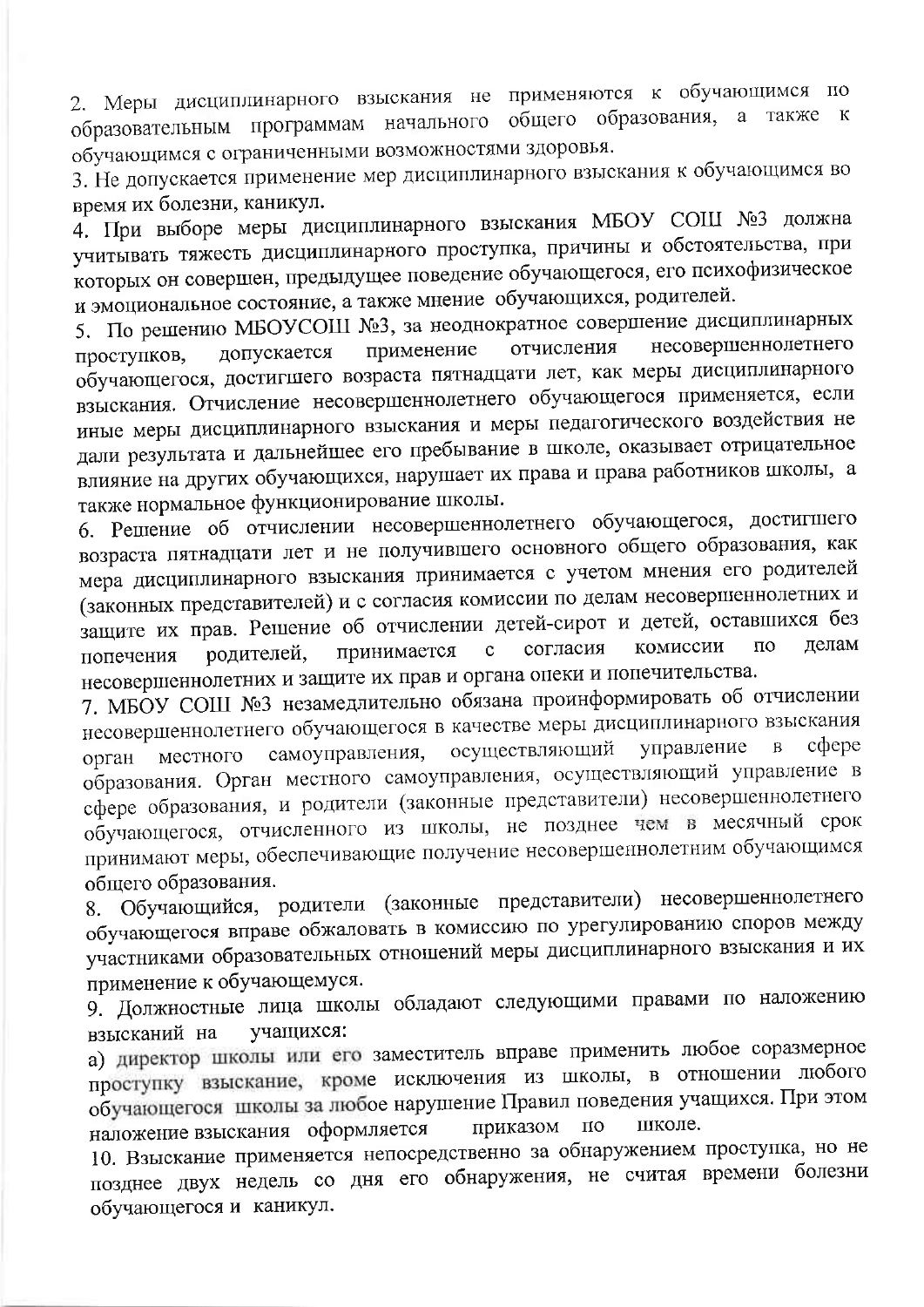11. Взыскание действует в течение трех месяцев со дня его применения. Если в течение этого срока обучающийся не будет подвергнут дисциплинарному подвергавшимся взысканию. He считается **TO OH** взысканию, Директор школы вправе снять взыскание до истечения трех месяцев по собственной инициативе, по просьбе учащегося, его родителей (законных николы. педагогического совета ходатайству представителей).  $\Pi$ <sup>O</sup> 12. Действие настоящей статьи не распространяется на взыскание в виде школы. исключения И3

### 4. Поведение обучающихся на занятиях:

- каждое учебное занятие начинается с приветствия, в ходе которого учащиеся встают, а занимают свои места после того, как педагог ответит на приветствие;

-во время урока нельзя отвлекаться самому и отвлекать одноклассников от учебного занятия посторонними разговорами, играми и другими, не относящимися к уроку делами. Урочное время должно использоваться учащимися только для учебных целей;

- если во время урока учащемуся необходимо выйти из класса, то он должен попросить разрешения педагога;

- если учащийся хочет задать вопрос учителю или ответить на вопрос учителя, он поднимает руку;

- начало и окончание каждого урока для учителей и учащихся осуществляется по сигналу звонка;

- ученик обязан ежедневно иметь с собой дневник и по первому требованию учителя предъявлять его;

- учащиеся должны ежедневно вести запись домашних заданий в дневнике;

- ученик обязан выполнять домашние задания в сроки, установленные школьной программой;

- пользоваться мобильными телефонами и любыми другими записывающими средствами, не призванными служить достижению целей данного урока, во время учебного процесса категорически запрещено.

# 5. Поведение обучающихся в перерывах и после окончания занятий. Во время перерывов (перемен) учащийся обязан:

- навести чистоту и порядок на своем рабочем месте;

- выйти из класса;

б) Учащимся запрещается:

- бегать по коридорам, классу, вблизи оконных проемов и в других травмоопасных местах;

- самовольно раскрывать окна, сидеть на подоконниках;

- толкать друг друга, бросаться любыми предметами и применять физическую силу;

- на переменах школьники могут обратиться к своему классному руководителю, дежурному учителю или любому педагогическому работнику за помощью, если против них совершаются противоправные действия;

- употреблять непристойные выражения и жесты, шуметь, мешать отдыхать другим.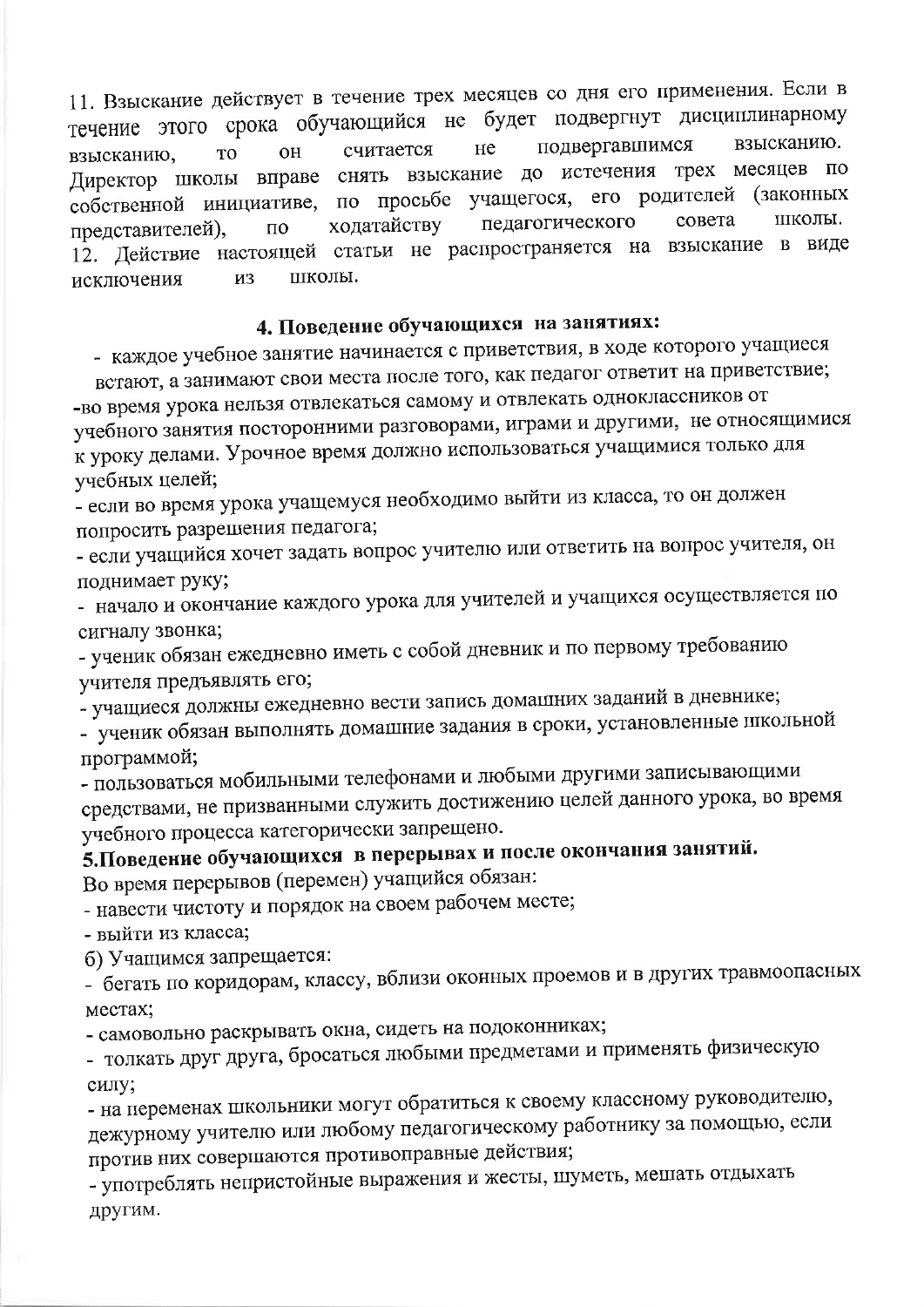Обучающиеся, находясь в столовой:

- все классы завтракают в соответствии с расписанием;

- во время еды в столовой обучающиеся ведут себя спокойно, не разговаривают во время еды;

- подчиняются требованиям педагога и работников столовой;

- проявляют внимание и осторожность при употреблении горячих и жидких блюд;

- употребляют еду и напитки, приобретенные в столовой, только в столовой.

### 6. Поощрения обучающихся.

1. Учащиеся школы поощряются за:

успехи в учебной, физкультурной, спортивной, научной, научно-технической, творческой, экспериментальной и инновационной деятельности;

- участие и победу в учебных, творческих конкурсах, олимпиадах, спортивных состязаниях, мероприятиях;

- поднятие престижа школы на международных, всероссийских, региональных, муниципальных олимпиадах, конкурах, турнирах, фестивалях, конференциях;

- общественно-полезную деятельность и добровольный труд на благо школы и социума;

- благородные поступки.

2. МБОУ СОШ №3 применяет следующие виды поощрений:

- награждение похвальным листом «За отличные успехи в учении» обучающихся 2-8, 10 классов при следующем условии: четвертные (полугодовые), годовые отметки «5» (отлично) по всем предметам учебного плана за текущий учебный год; - награждение выпускников 9, 11(12) классов похвальной грамотой «За особые успехи в изучении отдельных предметов» при следующем условии: на уровне образования 5-9 классов все четвертные (полугодовые), годовые за каждый класс обучения, итоговая, экзаменационная отметки «5» (отлично) по данному предмету (9 класс), на уровне образования 10-11(12) классов все полугодовые (годовые), итоговая отметки «5» (отлично) и на государственной итоговой аттестации по данному предмету выпускник 11(12) класса набрал не менее минимального количества баллов;

- объявление благодарности;

- награждение почетной грамотой, грамотой или благодарственным письмом;

- награждение дипломом, свидетельством;

- награждение благодарственным письмом родителей.

3. Поощрения применяются директором школы по представлению педагогического совета, классного руководителя, также в соответствии с положениями  $\mathbf{O}$ проводимых в школе конкурсах и соревнованиях, и объявляются в приказе по